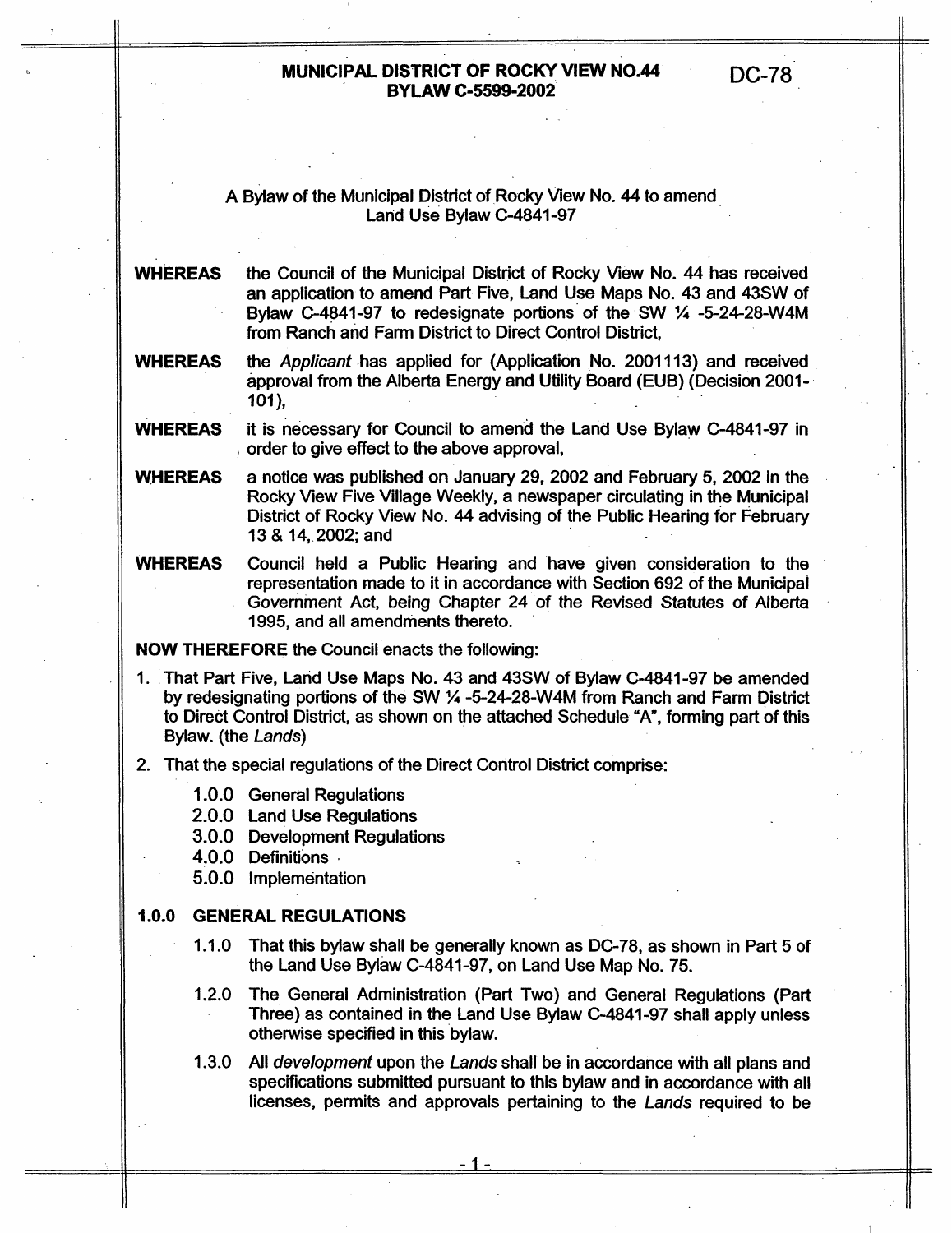obtained from Alberta Environment (AENV) and the Alberta Energy and Utilities Board (EUB).

The Applicant shall prepare and submit to the Development Authority for  $1.4.0$ the duration of the operation, Annual Operations Reports detailing regular and periodic noise monitoring as per 3.6.1 and annual monitoring of ground water chemistry, levels and rates and directions of flow, and any additional information which the Development Authority, having regard to the EUB decision and acting reasonably, may request. The Annual Operations Report shall be submitted 30 days prior to each annual anniversary date of the issuance of the Development Permit(s) for the site and may be referred to Council for its information or review.

# **2.0.0 LAND USE REGULATIONS**

## 2.1.0 Purpose and Intent

The purpose and intent of this District is to provide for the construction and operation of a 525 *Mw* nominal, 580 MW peak natural gas fired combined cycle power plant.

#### **2.2.0** List of Uses

2.2.1 Fences

2.2.2 Extensive Agricultural Pursuits

2.2.3 Landscaping

2.2.4 Natural gas fired combined cycle power plant

**2.2.5** Chemical storage facilities

2.2.6 Water storage facilities

2.2.7 Stormwater management pond and related facilities

- 2.2.8 Accessory Buildings less than 700 sq. m. (2296.6 sq. ft.)
- 2.2.9 Office
- 2.2.10 Signs
- **2.2.1** 1 Roadways, Utility Services and Parking lots
- 2.2.12 Temporary Construction *Office* building(s)
- 2.3.0 List of Discretionary Uses

#### 2.4.0 Minimum Requirements

- 2.4.1 Minimum yard setback to operations from the south property boundary, except for transmission towers or lines, retention pond, internal roads and signs: - 30.0 m (98.4 **ft.)**
- 2.4.2 Minimum yard setback to operations from the east property line,: 76 m (249.3 ft.)
- 2.4.3 -Minimum yard setback to operations from the east boundary of transmission line right of way 2173 JK except for transmission tower or lines or cooling towers or access roadways  $-32$  m (105.0) **ft)**
- 2.4.4 Minimum yard setback to operations from the north property line,: - 56 m (183.7 ft.)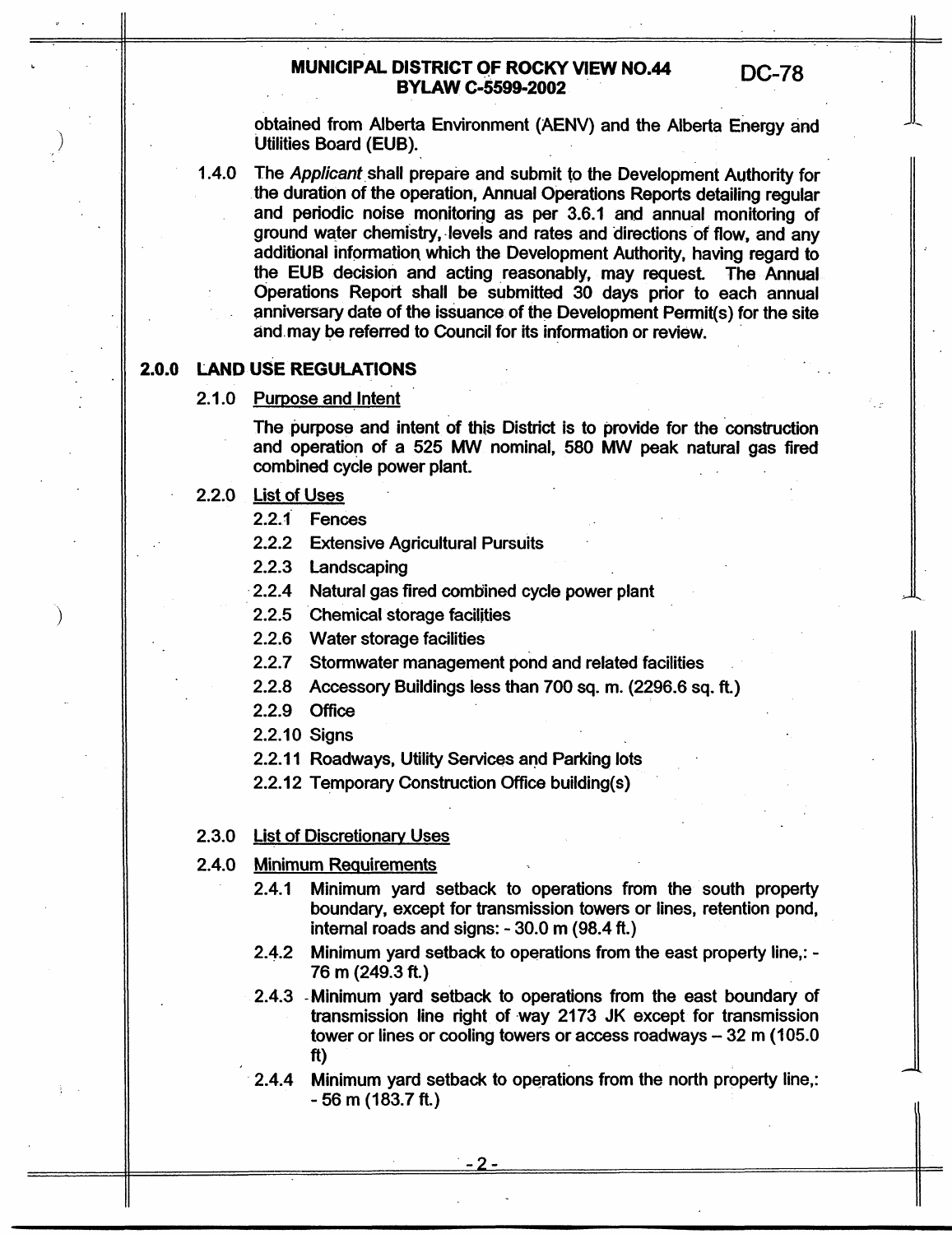- 2.4.5 Transmission Towers and Lines
	- a) 10 m (32.8 ft.) from any road, municipal except at crossings

**DC-78** 

- 2.4.6 Cooling Towers
	- a) 225.0 m (738.2 ft.) from RGE RD 285

b) 300.0 m (984.5 ft.) from TWP RD 240

- 2.4.7 Signs
	- a) 1 m (3.28 ft.) from all property lines
- 2.4.8 Notwithstanding the above setbacks, construction materials and equipment may be stored within setbacks from all property lines during the construction of the'plant.

### 2.5.0 Maximum Requirements

- 2.5.1 Maximum Facility Capacities
	- a) Plant  $-580$  MW (maximum)
	- b) Steam turbine generators (STG's) 116 MW each
	- c) Gas turbine generators  $-190$  MW each
- 2.5.2 Combined area for all permanent buildings and structures -30,000 sq. m.
- 2.5.3 Height of Buildings/Structures
	- a) Maximum  $-10$  metres (32.8 ft.) except where noted
	- b) Powerhouse Building  $-30$  m (98.4 ft.)
	- **c)** Cooling Towers -20 m (65.6 ft)
	- d) Heat Recovery Steam Generator (HRSG) Exhaust Stacks 45 m (147.6 ft)
	- e) Simple Cycle Bypass Stacks 37 m (121.4 ft)
	- f) Heat Recovery Steam Generators (HRSG) 30 m (98.4 ft)
	- g) General Services Building 15 m (49.2 ft)
	- h) Transmission Towers  $-36$  m (118.1 ft)
- 2.5.4 Height of Fence: 5 m (16.4 ft.)

## *3.0.0* **DEVELOPMENT REGULATIONS**

- 3.1 **.O** No Development Permit for any use of the *Lands* contemplated in Section 2.0.0 of this bylaw shall be issued by the Development Authority until:
	- 3.1 .I An application for a Development Permit for the *development* of a *natural gas fired combined cycle power plant* has been submitted in such reasonable quantities as may be required by the Development Authority and shall be accompanied by the following information, to the satisfaction of the Development Authority:
		- a) a key plan drawn to scale satisfactory to the Development Authority showing the proposed *development,* indicating the relation to nearby roadways, structures, waterways and to any topographic feature or landmark which will identify where the *development* is to be located and ;
		- b) a plot plan drawn to a scale of not less that 1:1000 showing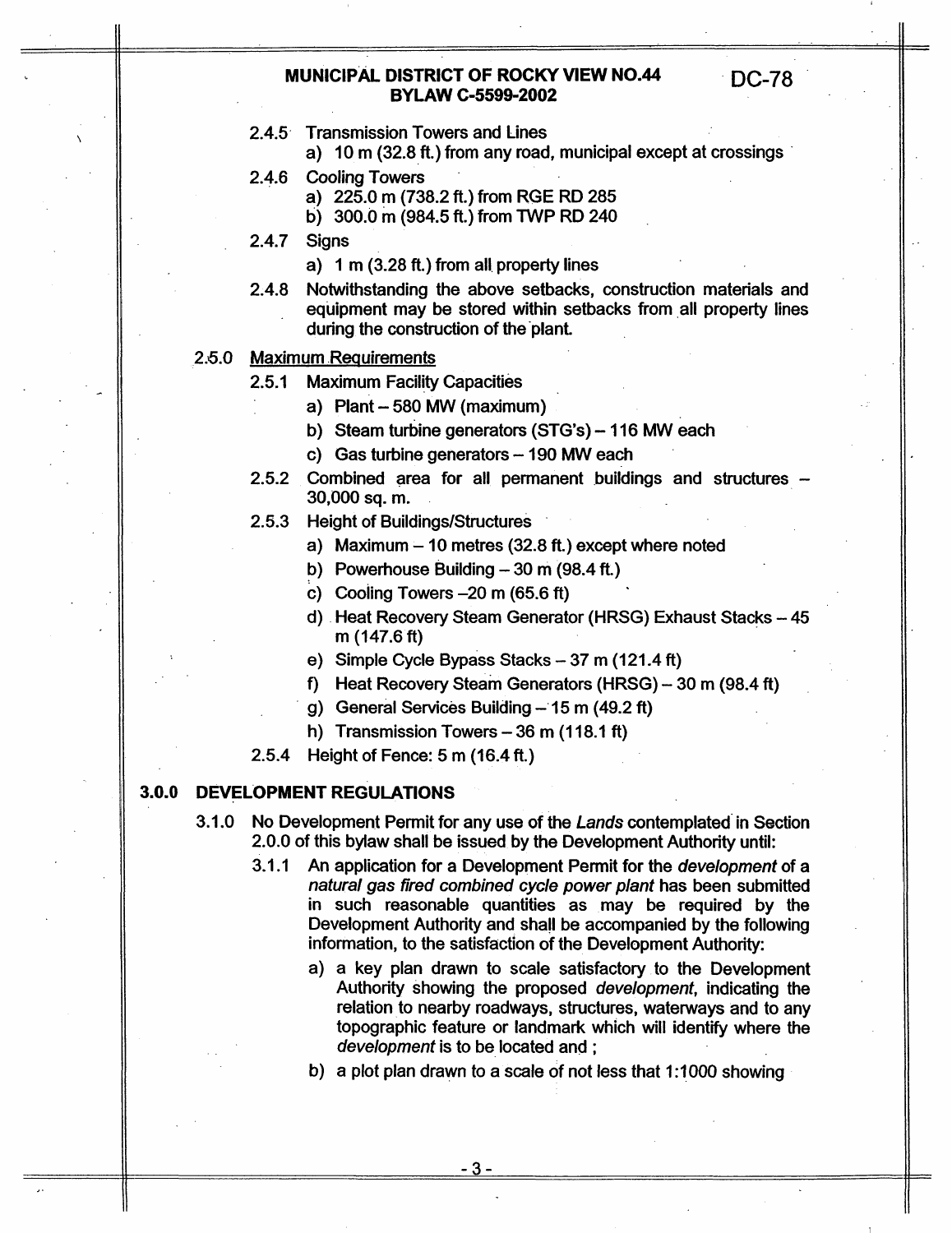-..

*I* **I** 

,

I

- i throughout the site; contours at intervals of not more that 1.0 meter (3,28 ft)
- ii the specific location of any and all buildings or structures and or other attendant *development* related to the power plant and its operation;
- iii the present and proposed means of access and egress from any municipal roadway to any *development* proposed for the *Lands* or portions thereof, including any intersection treatment(s) on or adjacent to the site and schedules for construction by the *Applicant* of same;
- c) an outline of the projected method of controlling or mitigating any adverse effects resulting from noise. or dust from the operation, including the submission of baseline data against which future measurements and analysis can be compared.
- 3.1.2 The *Applicant* has prepared a traffic impact report (Traffic Impact) Analysis) for the entire *development* satisfactory to the Municipality and, in relation to any proposed improvements that impact lands within the City of Calgary, to the satisfaction of the City of Calgary. This Traffic Impact Analysis will define **all**  improvements, including costs, required to reasonably mitigate any negative impacts on the transportation network and to secure standards of safety of the M.D. of Rocky View and the City of Calgary (where' applicable) in the area of the development.
- **3.1.3**  The *Applicant* has entered into a Development Agreement with the M.D of Rocky View to complete all road improvements recommended in the Traffic Impact Analysis at his/her sole expense;
- 3.1.4 The *Applicant* has submitted a hydrogeological study prepared by a *Qualified Professional,* that is satisfactory in both form and substance to the Municipality and AENV and establishes baseline well data for the *Lands* and *adjacent lands* where access has been permitted (Refusal of access must be documented to the satisfaction of the Development Authority), existing groundwater chemistry, and the rate and direction of groundwater flow. The study will also contain a groundwater monitoring plan which covers the entire period of operation;
- 3.1.5 The *Applicant* has submitted evidence that all necessary licenses, permits and approvals required from AENV, the EUB, the Alberta Transmission Administrator, and the City of Calgary pertaining to the *Lands* have been obtained; and
- $3.1.6$ The *Applicant* has submitted an Emergency Response Plan completed by a *Qualified Professional,* which details, among other things, response procedures for spill control, ammonia releases, gas releases, mechanicallstructural failures and fire, to the satisfaction of the Municipality and the EUB;
- **3.2.0** Construction Management
	- 3.2.1 The *Applicant* shall submit a *Construction Management Plan*  completed by a *Qualified Professional* licensed to practice in the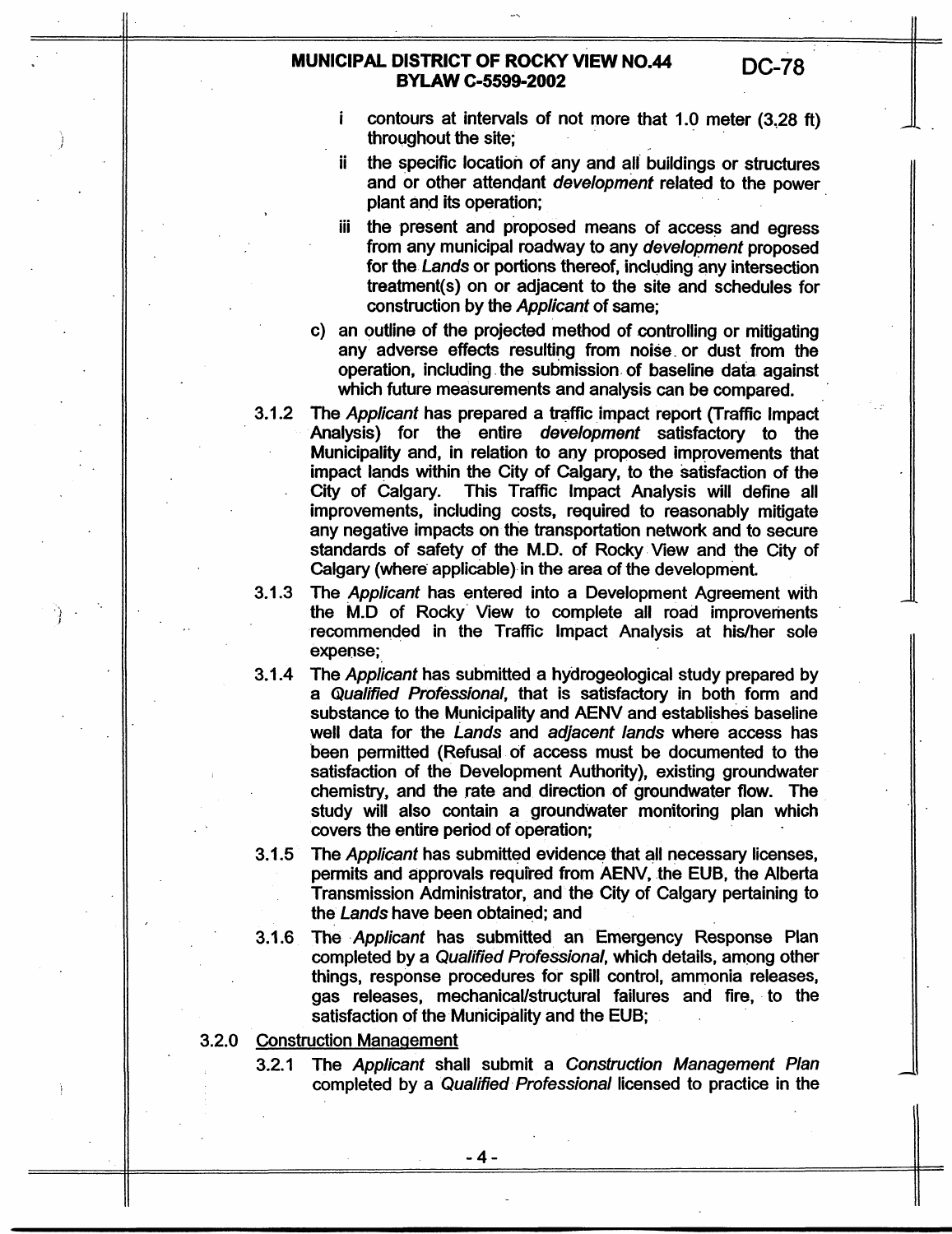**DC-78** 

Province of Alberta, in form and substance satisfactory to the Municipality, which details, amongst other items, hours of operation and erosion, sedimentation, dust monitoring at regularly scheduled intervals during construction and for a period of six (6) months following initial start-up of operations, and noise control measures, to the satisfaction of the Municipality. The Construction Management Plan shall include a Traffic Management Policy relating to the supervision of the *Applicant's* contractors and employees and their use of municipal roads during the construction phase of the operation. This report shall detail methods the *Applicant* will employ to address complaints from the Community.

**3.2.2** The *Applicant* shall enter into a Road Maintenance Agreement with the Municipality, over the life of the construction phase of the operation, to the satisfaction of the Director of Transportation and Field Services, prior to the issuance of any Development Permit for the *Lands.* 

#### **3.3.0** Access and Construction Access Roads

**3.3.1** Primary access to the site will be from TWP RD **240.** 

- **3.3.2** A secondary means of access for emergency, construction and general plant operations purposes will be developed and maintained from RGE RD **285.**
- 3.3.3 The designated construction access route shall be aiong *8@*  Street and then along **TWP** RD **240,** between **84\*** Street and the project site. Construction and plant operations traffic will use the secondary access on RGE RD 285 if transmission line heights restrict access to the site from TWP RD **240.**

## 3.4.0 Servicing

- **3.4.1** No development of the *Lands* for any use contemplated in Section 2.0.0 of this bylaw shall be permitted and no Development Permits shall be issued until:
	- a) The *Applicant* has prepared a Storm Water Management Plan, completed **by** a *Qualified Professional,* that is satisfactory to both the Municipality and AENV which demonstrates the manner in which stormwater will be retained on site and will not adversely impact the quality of stormwater which currently leaves the site.
	- b) The *Applicant* has entered into a servicing agreement with the City of Calgary for a water supply of recycled waste water from the Bonnybrook Sewage Treatment Plant.
	- c) Potable water services are supplied in accordance with the Public Health Act and AENV, respectively. No ground water will be used for either plant operations or as a source of potable water.
	- d) The *Applicant* has entered into a servicing agreement with the City of Calgary for disposal of sanitary sewage, including discharge water from power production, into the sewer system of the City of Calgary.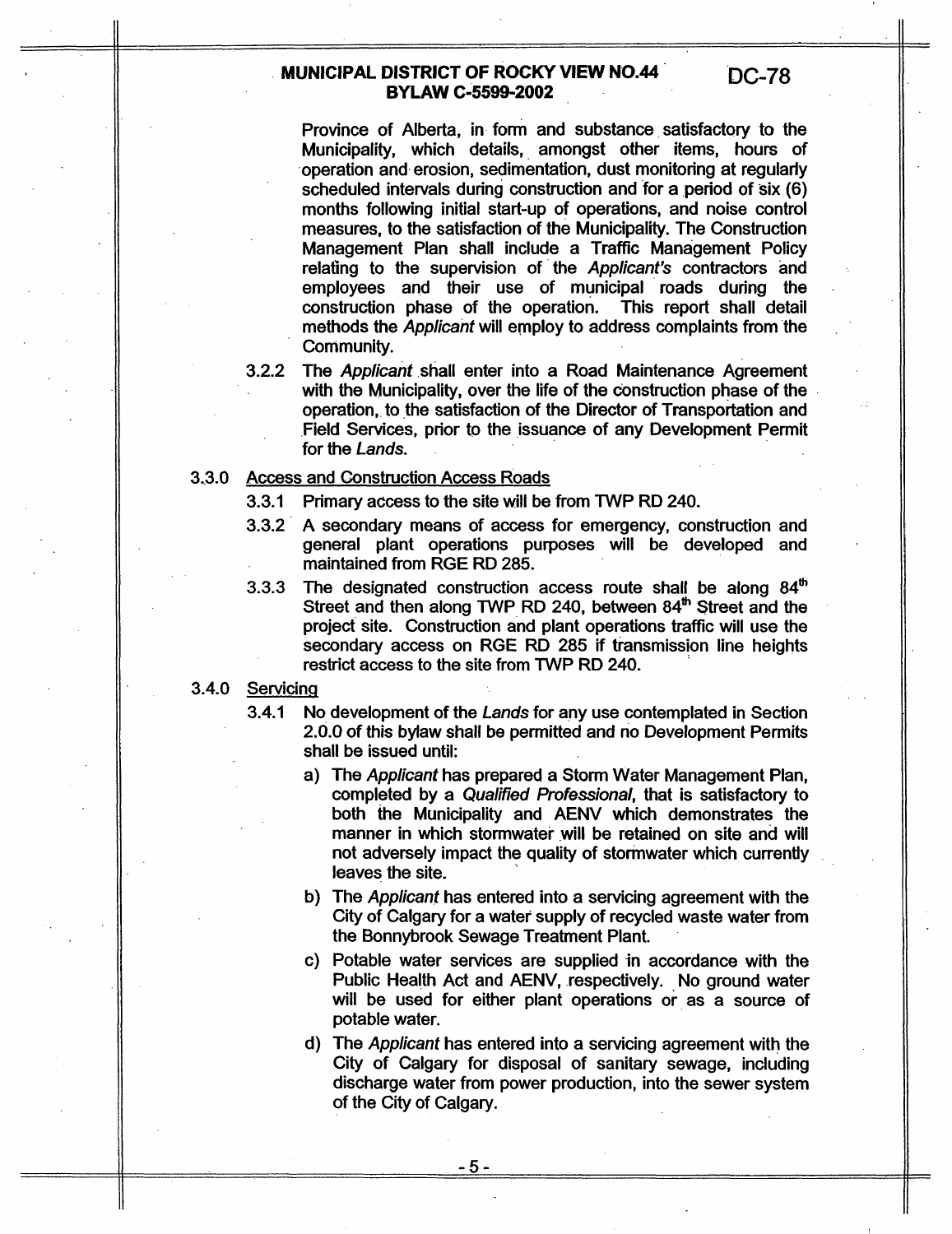- 3.4.2 Erosion control measures shall be undertaken in accordance with the Stormwater Management Plan required in Section **3.4.1.**
- 3.5.0 Dust Control
	- **3.5.1** Dust control measures including submission of baseline measurements as in 3.1.1(c) shall be a condition of the Development Permit and the standards and responsibilities respecting same shall be established in the Development Permit.
- 3.6.0 Noise Control
	- 3.6.1 Noise control measures including submission of baseline measurements as in 3.1.1(c) and periodic monitoring shall be a condition of the Development Permit and the standards and responsibilities respecting same shall be established in the Development Permit and shall conform to **the** EUB Noise Control Directive (ID 99-8).

## **3.7.0** Chemical Storage

- 3.7.1 No *development* of the *Lands* shall be permitted without and until the *Applicant* has prepared and submitted a Management Plan in form and substance satisfactory to both the Municipality and AENV, for the handling and storage of hazardous or other waste materials proposed to be either generated from the *development* or brought on site.
- 3.8.0 Waste Disposal
	- 3.8.1 All chemical and hazardous waste, including oil products used in the production of power, shall be stored in drums and containers, as appropriate, and removed from the site to commercial disposal facilities.
	- **3.8.2** All remaining refuse and waste materials shall be stored in weatherproof and animal-proof containers, screened from the view of adjacent properties and public thoroughfares, until it is 'removed to appropriate landfill facilities.
- **3.9.0 Landscaping** 
	- **3.9.1** Landscaping **shall be** in accordance **with** a Landscaping Plan as prepared by a *Qualified Professional* and submitted with an application for a Development permit. The Landscaping Plan shall identify the location and extent of landscaping areas, the plant material proposed and the methods of irrigation and maintenance of landscaped areas.
- 3.10.0 Reclamation
	- **3.1 0.1 The** *Applicant* shall submit a Conservation and Reclamation Plan, in form and substance satisfactory to the Municipality, relating to minimizing and mitigating disturbance to soil and vegetation, salvaging surface and organic materials for use in reclamation, controlling wind and water erosion, effectively handling surface materials to ensure stability **and** prevent wind and water erosion, re-establishing surface drainage patterns and revegetating the land following-plant decommissioning.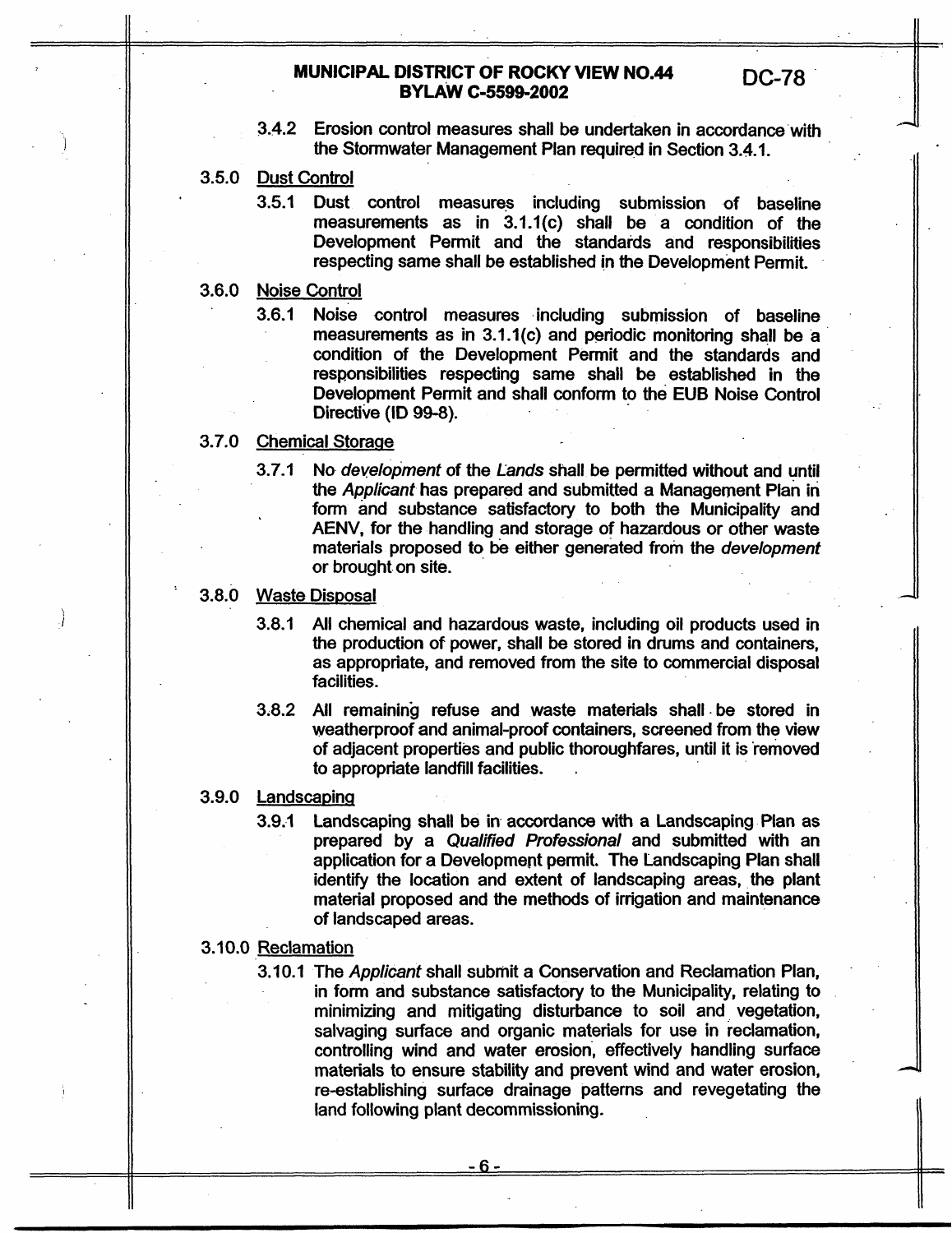3.10.2 As a condition of the Development Permit, storage of removed overburden for final reclamation purposes will be managed and maintained by the *Applicant* on an ongoing basis.

## **4.0.0 DEFINITIONS**

4.1 **.O** *Adjacent Land* - means:

a title of land that is contiguous to the *Lands* and includes land that would be contiguous if not for a public roadway, river or stream, or Municipal reserve.

the person(s) or company(ies) that own **or** have a right to own all of the *Lands* or his or her representative certified as such. 4.2.0 *Applicant* - means:

## 4.3.0 Construction Management Plan - means:

a program of activities that details the site management of all construction activity including, but not limited to, the management of construction debris and dust, erosion, sedimentation and noise.

- 4.4.0 *Development*  means:
	- a) any excavation or stockpile and the creation of either of them, a building or an addition to, or replacement, or repair of a building and construction of placing in, on, over or under land or any of them;
	- **b)** a change of use of land or a building or an act done in relations to land or a building that results in or is likely to result in change in the use of the land or building; or,
	- c) . a change in the intensity of use of land or a building or an act done in relation to land or a building that results in or is likely to result in change in the intensity of use **of** the land or building.

#### 4.5.0 *Lands* - means:

those portions of the SW % -5-24-28-W4M, as shown on the attached Schedule "A", forming part of this Bylaw

4.6.0 *Natural* Gas *Fired Combined Cycle Power Plant* -means:

a plant. and related facilities and equipment designed to generate electrical power for sale. The plant and related facilities and equipment includes the following:

a) steam turbine generators (STG's)

b) gas turbine generators (GTG's)

c) power house rotor pull area

d) diesel fire pump building

e) heat recovery steam generator electrical buildings

f) fire water pump building

g) general services/administration building

h) heat recovery steam generators (HRSG's)

i) heat recovery steam generator exhaust stacks

**j)** by-pass stacks

**k)** generator step-up transformers

I) substation/switch yard

m) electrical transmission towers

n) maintenance services lay down area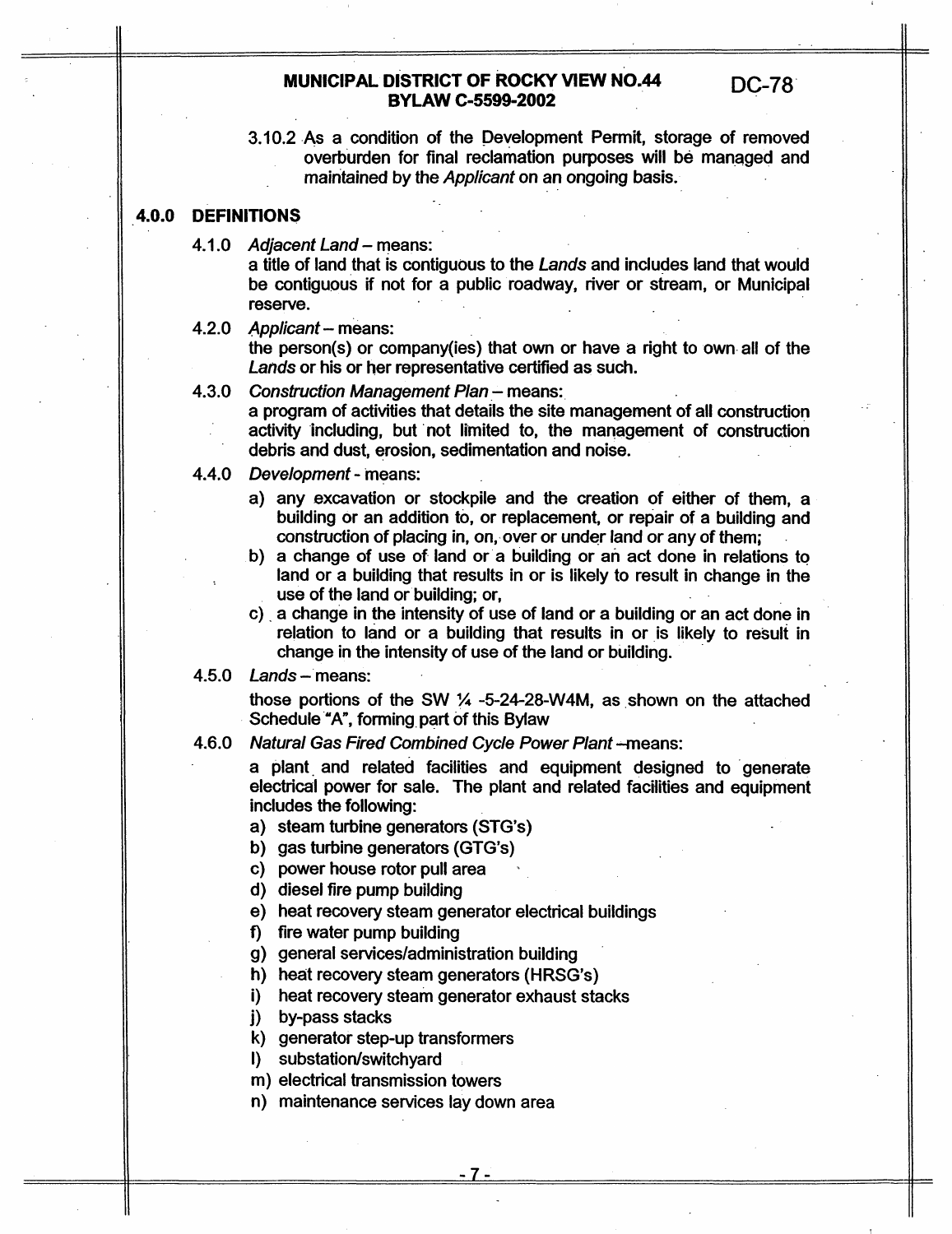- *0)* circulating water treatment area
- p) make-up water supply tank
- q) cooling tower
- r) cooling tower pump pit
- s) appurtenances that connect the above facilities and equipment
- 4.7.0 *Qualified* Professional means:

an individual' with specialized knowledge recognized by the Municipality and/or licensed to practice in the Province of Alberta. Examples of qualified professionals include, but are not limited to agrologists, engineers, geologists, hydrologists and surveyors.

4.8.0 **All** words and uses not defined in this section shall be defined as per Section 8 of Bylaw c4841-97.

## **5.0.0 IMPLEMENTATION**

5.1 **.O** This Bylaw **comes** into effect upon its third reading.

First Reading passed in **open** Council, assembled in the City of Calgary, in the Province of Alberta, on July 16, 2002, on a motion by Councillor Habberfield.

Second Reading passed in open Council, assembled in the City of Calgary, in the Province of Alberta, on July 16, 2002, on a motion by Councillor Schule.

That permission for third and final reading be passed in open Council, assembled in the City of Calgary, in the Province of Alberta, on a motion by Councillor Kent.

Third Reading passed in open Council, assembled in the City of Calgary, in the Province of Alberta, on July 16, 2002, on a motion by Councillor Habberfield.

**REEVE OR DEPUTY REEVE MUNICIPAL SECRETARY** 

chmalt